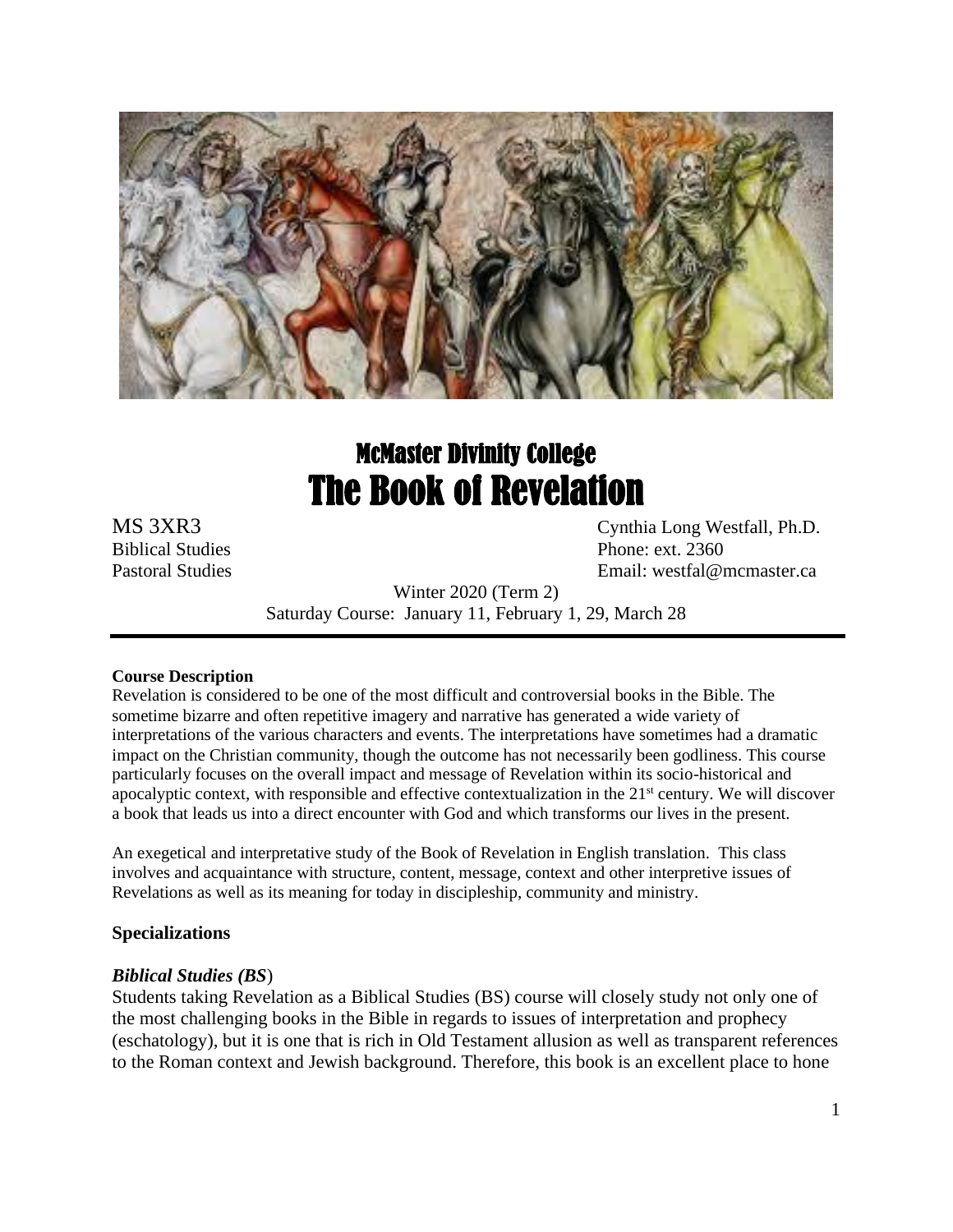your exegetical skills while being challenged by the relevant messages to the believer and the churches.

# *Pastoral Studies (PS)*

Students taking the Book of Hebrews as a Pastoral Studies (PS) course will be able to equip themselves to preach, teach and answer the inevitable questions that they themselves have and that others will definitely ask about this provocative book of the Bible that continues to interest and confound believers who want to understand Scripture. Even better, this course will focus on the pastoral message and challenge to the churches that run through the book, and highlight the majestic scenes of worship that have inspired many songs of worship.

# *As an Elective*

Perhaps you have always wanted to study Revelation, but maybe you have been turned off by the way that Revelation has been presented and taught in the church (anyone left behind?). Take this course and you will encounter Revelation's pragmatic call to a holy life of resistance and a response of worship.

# **Course Objectives**

Specific Objectives – Through reading, lectures, discussion and assignments the student will: **pra**

# *Knowing:*

- Grasp the message and structure of Revelation as a whole and in terms of its component parts
- Understand Revelation in its social, historical, literary and religious Jewish Hellenistic context
- Become familiar with critical views concerning introductory questions (i.e. authorship, date, settings, etc.)and identify the features in the text that illuminate the option

# *Doing:*

- Highlight the message and themes, exegete significant passages, and understand the major issues in the text and its interpretive problems
- Apply the text to discipleship, community and ministry formation and consider strategies for its re-presentation in contemporary contexts

## *Being*:

- Appreciate the distinctive theology and goal(s) of the author
- Allow the text to motivate, form and transform righteousness, hope and worship

## **Course Requirements**

## *Class Participation* (10%)

Student participation in a seminar format, interactive lectures and class and group discussions is expected, based on your readings for the week. Following the introduction of the first day, students will come to class prepared to discuss their impressions of

The outline of that portion of the Book of Revelation studied for that day

• Key theological insights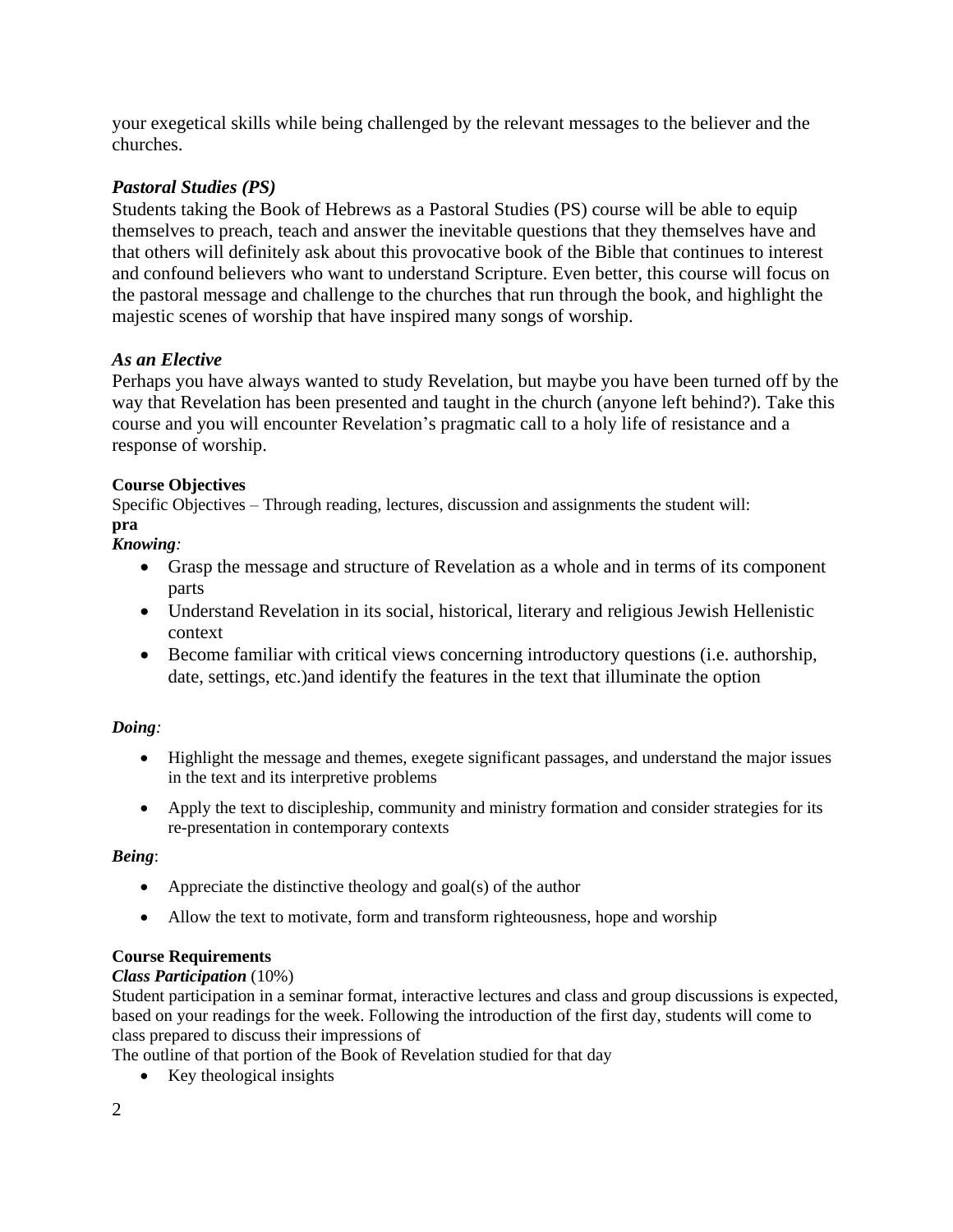- Items of particular exegetical interest or controversy
- Possible applications to contemporary Christian living

#### *Reading* (10%)

See the Daily Schedule at the end for the precise dates and pages.

- Students are required to read the portion of Revelation covered in class in Osbourne. Read the pages for the required reading from Reddish prior to class on the due dates (see Daily Schedule at the end). Be prepared to interact with the main issues in group discussions.
- Read Revelation three times. Be sure that you read the chapters in Revelation at least once before they are discussed in class.
- At the end of the term, each student will submit a reading report to Avenue to Learn **April 10**  indicating the percentage of the reading that has been completed.

#### **Textbooks and Materials**

#### **Required Reading**

Blackwell, Ben C. et al. *Reading Revelation in Context*. Grand Rapids, MI: Zondervan, 2019. Keener, Craig S. *Revelation*. [NIVAC] Grand Rapids: Zondervan, 2000.

## **Textbook Purchase**

All required textbooks for this class are available from the College's book service, READ On Bookstore, Room 145, McMaster Divinity College. Texts may be purchased on the first day of class. For advance purchase, you may contact READ On Bookstore, 5 International Blvd, Etobicoke, Ontario M9W 6H3: phone 416.620.2934; fax 416.622.2308; email [books@readon.ca.](mailto:books@readon.ca) Other book services may also carry the texts.

#### *Written Assignments*

1. **Choose and Write one of the following Papers due 11:59 p.m. Friday, February 28** (30%) Each student will choose to write *an exegetical paper, a commentary or a research paper*. **Late papers will lose 2% a day for a week, then 5% a day to a maximum of 30%.**

## *Exegetical Paper*

Student may choose to write a type of exegetical paper which is the traditional seminary assignment for the preparation of a sermon or a Bible Study.

Approach:

- Choose a text from the Old Testament or New Testament according to the course you registered for. It must form a cohesive unit, of 10–15 verses.
- Detailed instructions ("Steps to Exegesis") will be placed on Avenue to Learn and in the course DropBox.

Length & style: it should be approximately 5,000 words (about 15 pages of text) excluding footnotes and bibliography. For all matters of style and form, see the MDC Style Guide. There should be a minimum of 15 good quality sources used in the footnotes and bibliography. For all other matters, follow the "Steps to Exegesis," including the subheadings.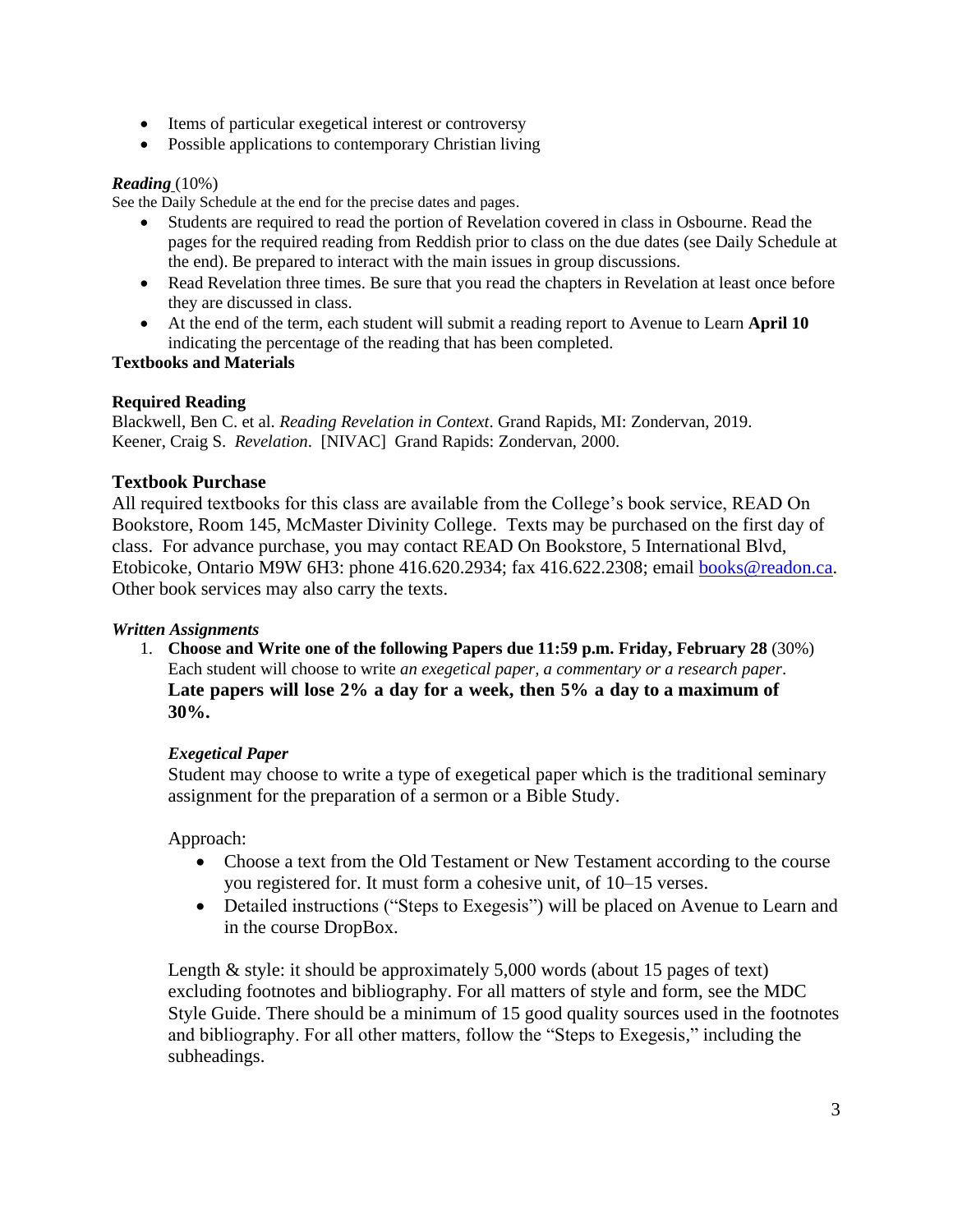See Rubric on Avenue for Grading

# *Commentary-style paper on a selected passage*

Approach:

- Choose a passage from Revelation (up to 15 verses).
- Write the paper in commentary form--i.e., preceding sequentially through a discrete passage. Choose a specific commentary style and stick with it.
- Reflect awareness of a wide variety of perspectives as represented in the literature given in the course bibliography.
- Come to clearly articulated positions, however tentative, which are defended and not merely asserted.

Length & style: It should be no more than 4,000 words (about 15 pages) of text, excluding footnotes and bibliography. For all matters of style and form, consult the McMaster style guide. There should be a minimum of 15 good quality sources in the research and documentation

See Rubric on Avenue for grading.

## *Research paper*

Approach:

- Select a topic on one of the rich topics in Revelation
- Watch the PowerPoint presentation on "Writing a Research Paper" available on Avenue to Learn and
- Discuss your topic with the professor.
- Write a research paper with research and documentation of at least 15 good quality sources.

Length & style: It should be no more than 4,000 words (about 15 pages) of text, excluding footnotes and bibliography. For all matters of style and form, consult the McMaster style guide:

See the Rubric on Avenue for grading

#### 2. *Project & Presentation* **due class time March 28** (30%+10%)

Each student will complete a paper or project suitable for their specialization and designed to make the discourse, a section or a significant passage accessible in a specific contemporary context. They will do a short presentation of their project during the class. Late projects lose 2% a day for a week, and 5% each day following (Saturdays and Sundays excluded) up to a maximum of 30%.

#### Approach:

• Choose your project.

Creativity is encouraged. Some suggestions include:

- o Write a study guide that will assist young adult learners in exploring or understanding all or part of Revelations. Include questions, explanations, directions and other material that both enlightens the text in its historical context and helps learners to connect the text with life today.
- o Design a movie presentation, critical review and discussion which encapsulates a theme of Revelations with a modern metaphor.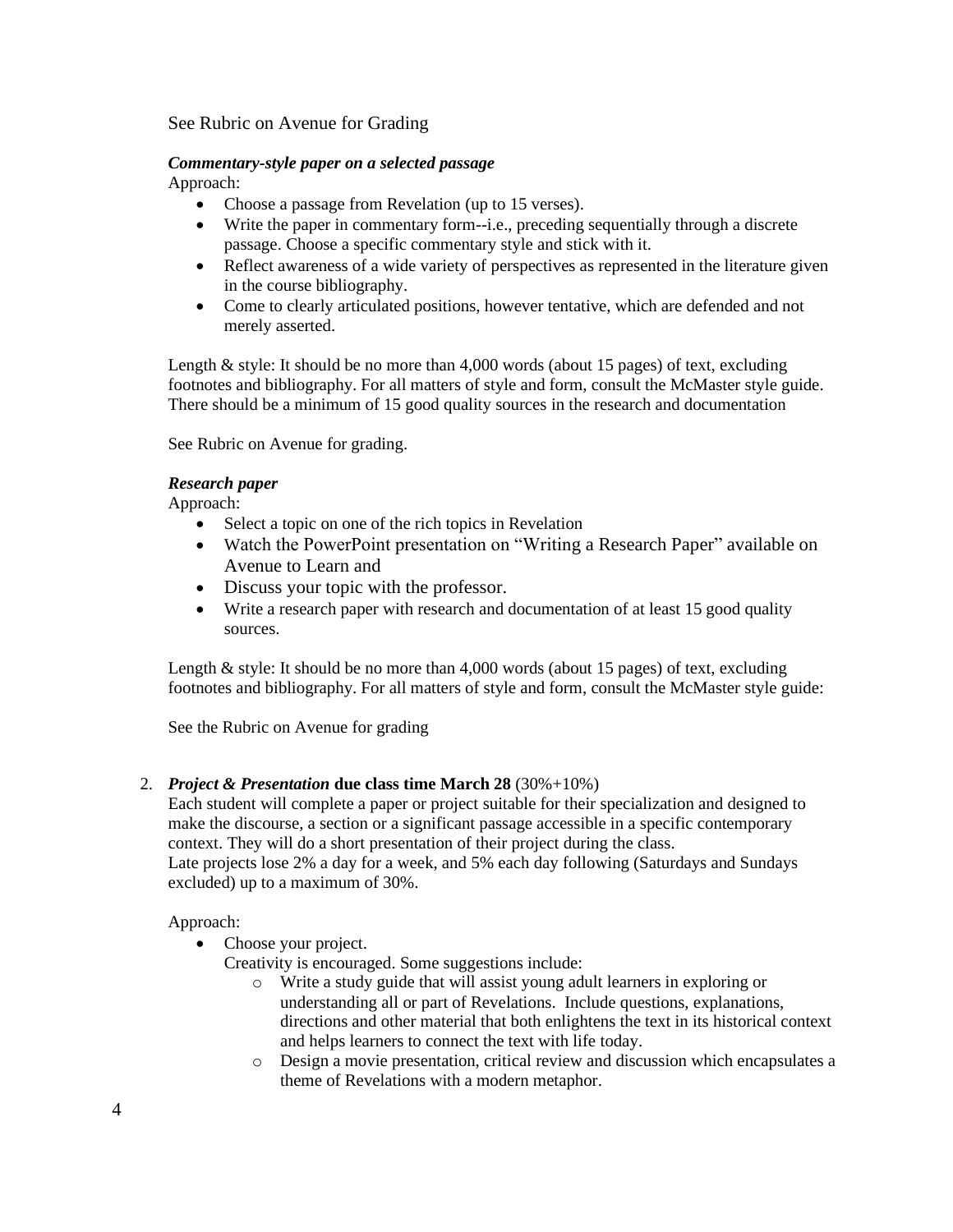- o Write a parable or allegory that utilizes significant or powerful contemporary imagery, symbols or metaphors that express the message and content of Revelations.
- o Write a collection of poetry or songs that explore thought, themes and/or emotions in Revelations.
- o Design an experience/retreat for a small group that simulates the situation of the recipients and the achievement of the goal(s) of the author.
- o Describe connections between the characters, contexts and themes in your life story and Revelations.
- Identity and profile your target audience. The approach to your projects will largely be determined by what application you choose.

If your project is an artifact, provide an exegetical explanation of its features. Marking will be based on

- The expression of the biblical message/content,
- The quality of the medium
- Appropriateness for the target groups
- The calculated effort expended.

Length & style: If written, it should be no more than 3000 words (about 12 pages) of text, excluding footnotes and bibliography. For all matters of style and form, consult the McMaster Style Divinity College Style Guide (above). If it is a project, it should involve somewhat comparable in time and effort to a 12 pg. research paper.

On **March 2**, submit a paragraph to Avenue to Learn describing the specific contemporary context targeted, the passage that is being re-presented, the goal of the project and the approach. Choose mediums other than the traditional letters or sermons. You will receive timely feedback from the professor.

See the Rubric on Avenue for grading

#### *Grading Summary*

| $\triangleright$ Participation    | 10% |
|-----------------------------------|-----|
| $\triangleright$ Reading          | 10% |
| $\triangleright$ Commentary/Paper | 40% |
| $\triangleright$ Project          | 30% |
| $\triangleright$ Presentation     | 10% |

All papers must be turned in by April 8 to receive a grade.

#### **Textbooks and Materials**

#### **Required Reading**

Blackwell, Ben C. et al. *Reading Revelation in Context*. Grand Rapids, MI: Zondervan, 2019. Keener, Craig S. *Revelation*. NIVAC; Grand Rapids: Zondervan, 2000.

#### **Textbook Purchase**

All required textbooks for this class are available from the College's book service, READ On Bookstore, McMaster Divinity College. Texts may be purchased on the first day of class. For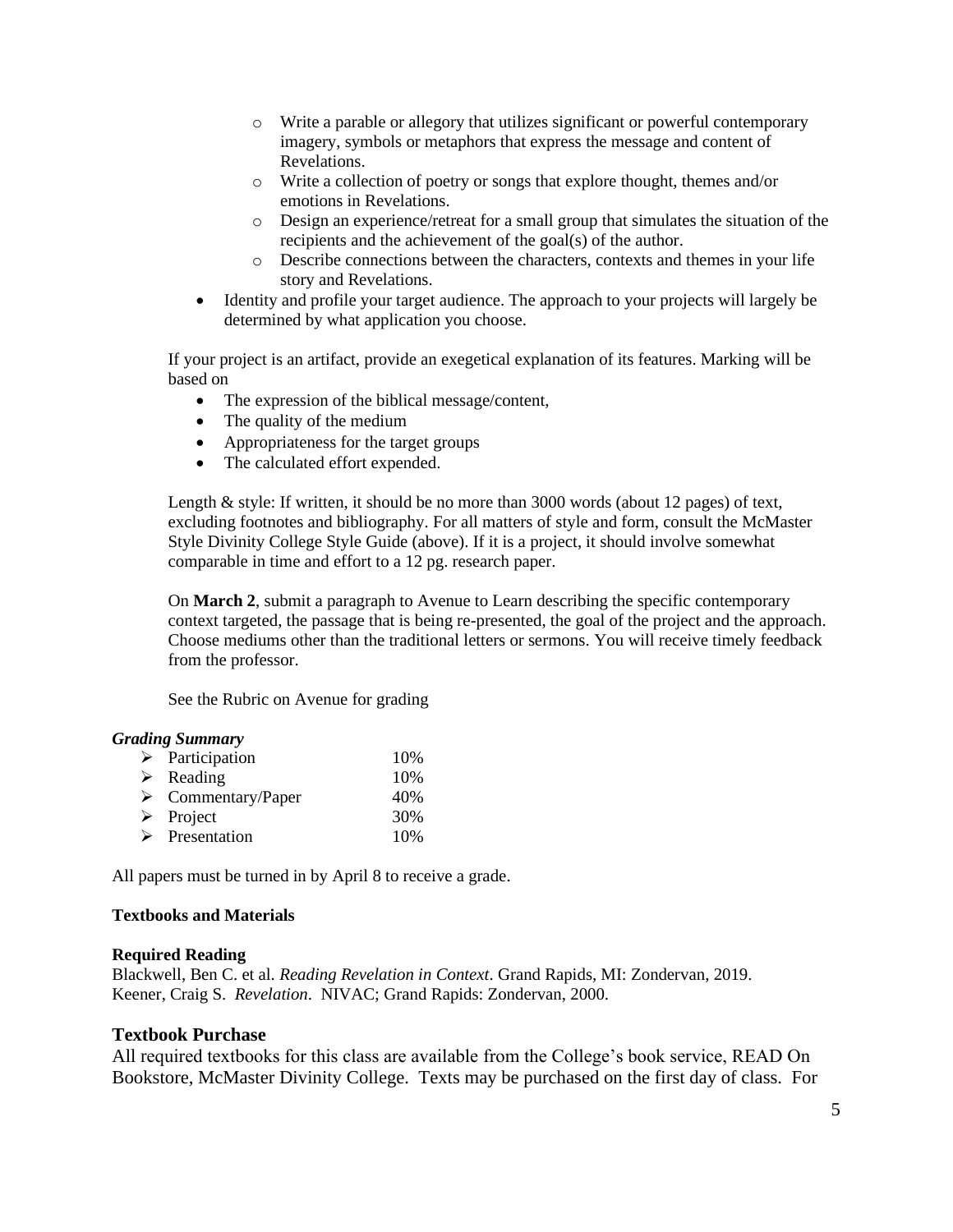advance purchase, you may contact READ On Bookstore, 5 International Blvd, Etobicoke, Ontario M9W 6H3: phone 416.620.2934; fax 416.622.2308; email [books@readon.ca.](mailto:books@readon.ca) Other book services may also carry the texts.

# **Classroom Behavior**

#### *Attendance*

- Students should be on time to class or be prepared to offer an explanation to the professor.
- Students are expected to stay for the entire class session, unless arranged in advance.
- A student should not plan to be absent from any of the four Saturday sessions. While accommodations to emergencies can be made, missing more that 6 hours of class will result in a reduction of one's grade, and passing the course is not guaranteed.

# **Participation**

- Please respect the opinions of others without disrespect or ridicule, even if you do not agree with them. However, feel free to respond logically and critically in an orderly manner.
- Students are not expected to be doing work on any other subject except that which is appropriate in the course outline.
- Students are not to carry on off-topic conversations in class.
- Students are not to access e-mail, send or receive text messages, surf the net, etc., while class is in session
- Students may eat or drink in class if they do not distract others and they clean up their desks.

Students who fail to respect these guidelines may lose participation points and/or be dismissed from the class.

## **Academic Honesty**

Academic dishonesty is a serious offence that may take any number of forms, including plagiarism, the submission of work that is not one's own or for which previous credit has been obtained, and/or unauthorized collaboration with other students. Academic dishonesty can result in severe consequences, e.g., failure of the assignment, failure of the course, a notation on one's academic transcript, and/or suspension or expulsion from the College.

Students are responsible for understanding what constitutes academic dishonesty. Please refer to the Divinity College Statement on Academic Honesty ~ [https://mcmasterdivinity.ca/rules](https://mcmasterdivinity.ca/rules-regulations/)[regulations/](https://mcmasterdivinity.ca/rules-regulations/)

# **Gender Inclusive Language**

McMaster Divinity College uses inclusive language for human beings in worship services, student written materials, and all its publications. It is expected that inclusive language will be used in chapel services and all MDC assignments. In reference to biblical texts, the integrity of the original expressions and the names of God should be respected, but you will need to use gender-inclusive language for humans, and you will need to quote from a gender-inclusive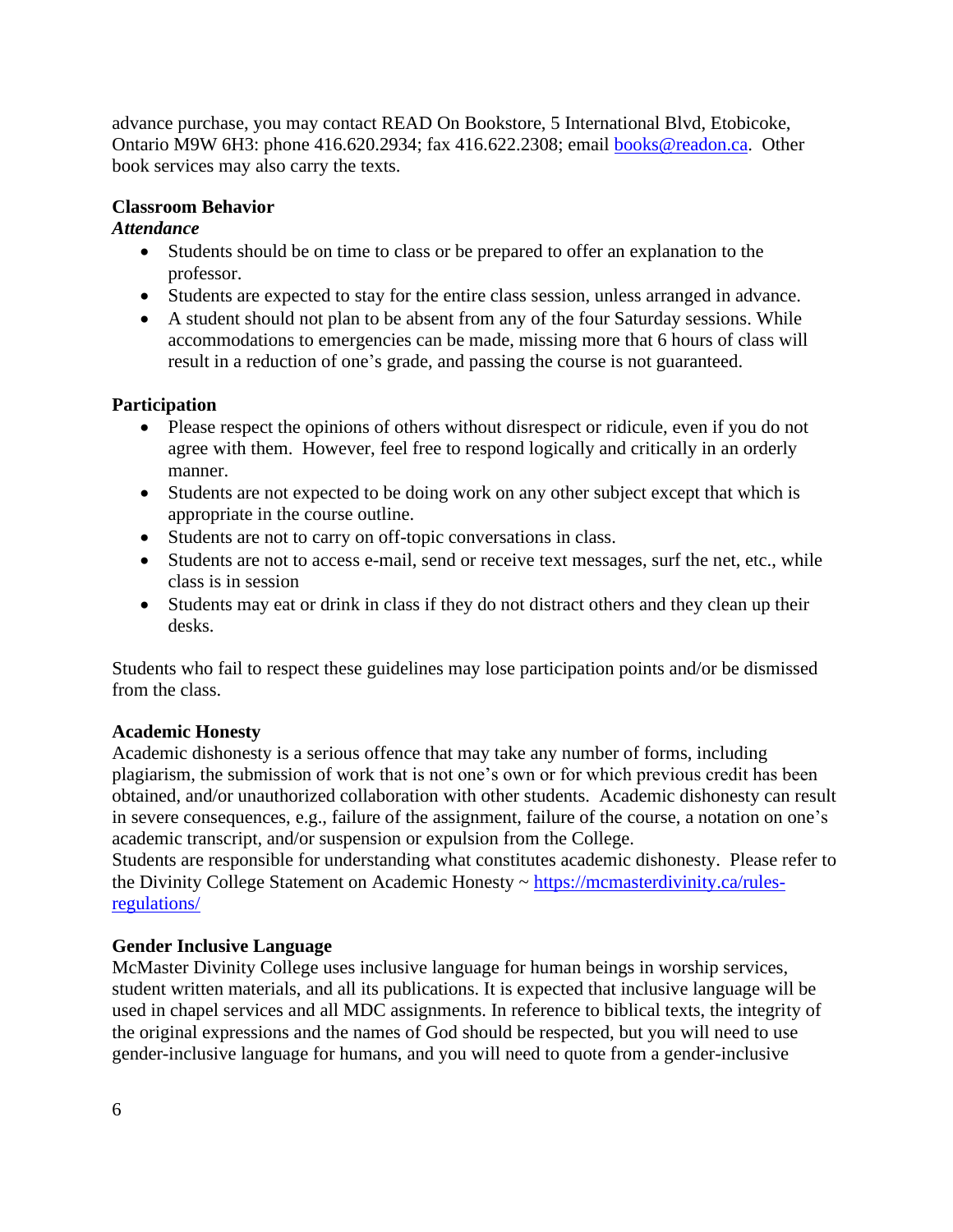version such as the following: NRSV (1989), NCV (1991), TEV/GNB/GNT (1992), CEV (1995), NLT (1996), TNIV (2005), and the Common English Bible (CEB 2011).

# **Style**

All stylistic considerations (including but not limited to questions of formatting, footnotes, and bibliographic references) must conform to the McMaster Divinity College Style Guidelines for Essays and Theses http://mcmasterdivinity.ca/wp-content/uploads/2018/02/mdcstyleguide.pdf Failure to observe appropriate form will result in grade reductions.

# **Appointments**

Contact me if I can assist you in any way via E-mail (most effective): westfal@mcmaster.ca Friend me on Facebook and send me a message! Phone: 905-525-9140 ext. 23605

# **Office hours (Rm 242)**:

Tuesday 12–2

Wednesday 1–3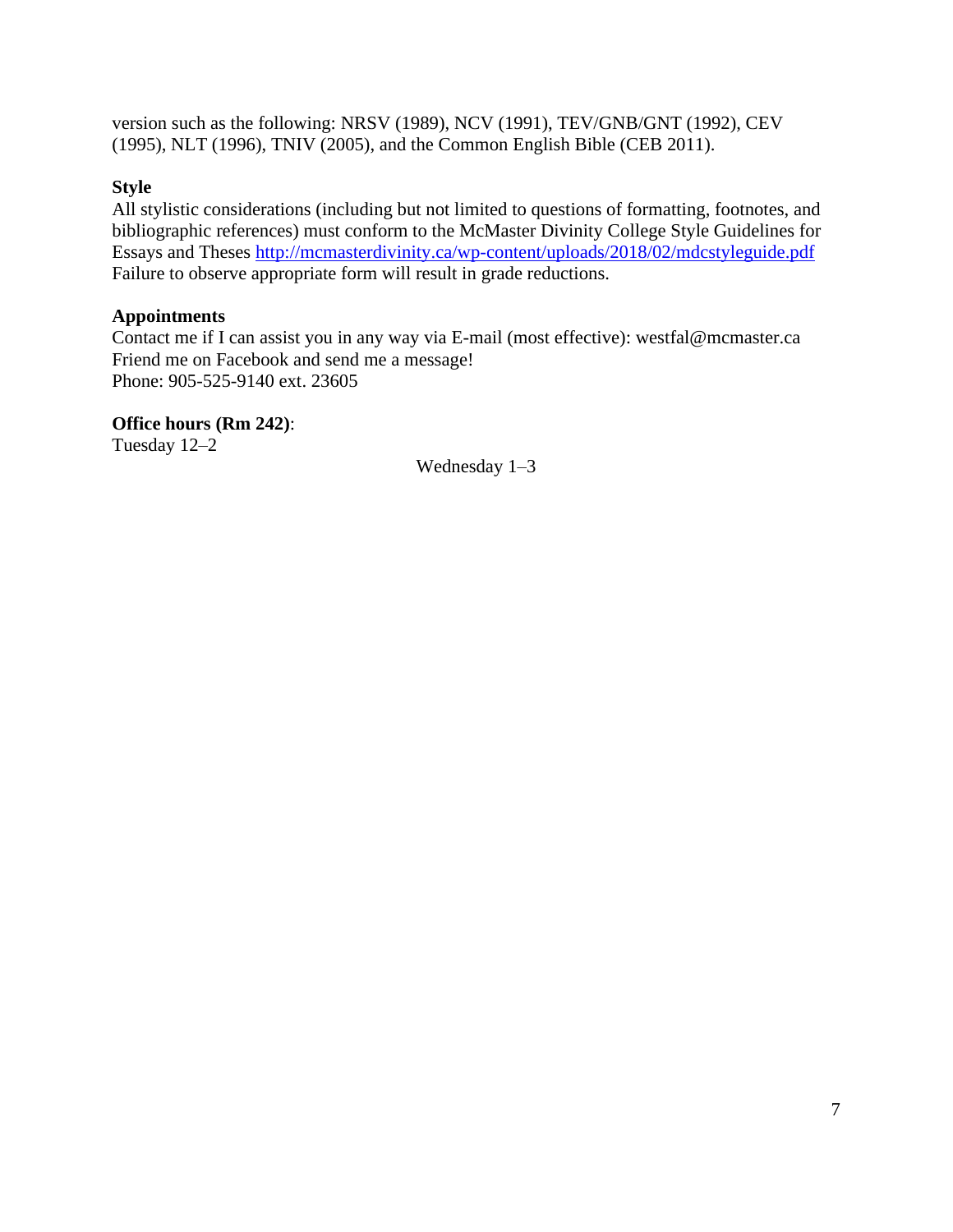| <b>Date</b> | Passage                                                                                      | Reading<br>Keener on the passage       |
|-------------|----------------------------------------------------------------------------------------------|----------------------------------------|
|             |                                                                                              | Revelation in Context on the passage   |
| January 11  | Introduction<br>Opening vision<br>Letters to churches<br>Scene in Heaven                     | Rev 1<br>$Rev 2-3$<br>Rev <sub>4</sub> |
| February 1  | Seals<br>Trumpets                                                                            | $Rev 5-8:1$<br>Rev 8:2-11              |
| February 28 | Papers due 11:59 p.m.                                                                        |                                        |
| February 29 | <b>Cast of Characters</b><br><b>Bowls</b><br><b>Babylon</b>                                  | Rev 12-14<br>Rev 15-16<br>Rev 17-18    |
| March 2     | <b>Paragraph describing Projects due</b>                                                     |                                        |
| March 28    | Armageddon & Mil<br>New Heaven, New Earth<br>Projects due<br><b>Presentation of Projects</b> | Rev 19-20<br>Rev 21-22                 |
| April 8     | Reading reports due 11:59 p.m.                                                               |                                        |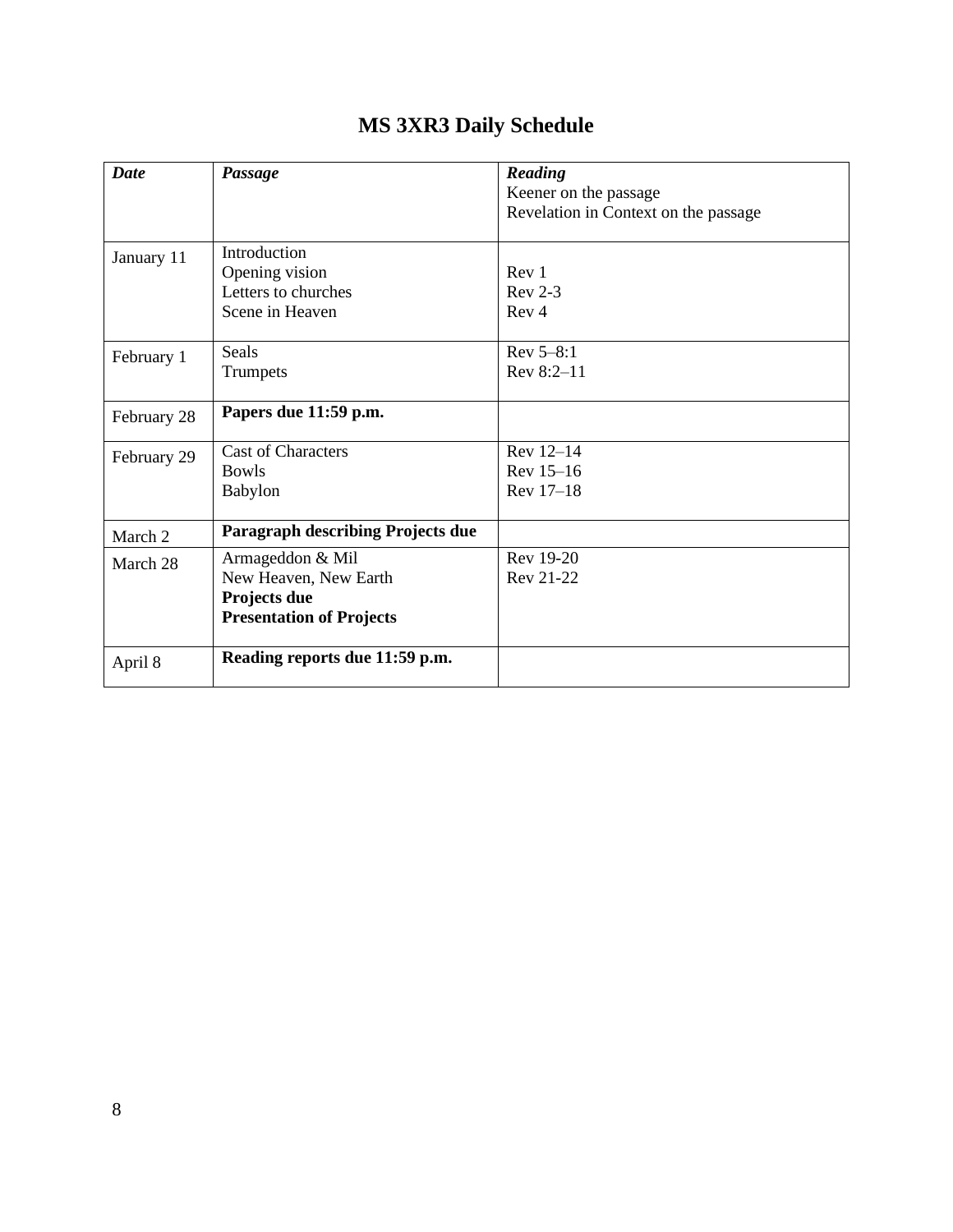#### **REVELATION COMMENTARIES**

- \*Aune, David. *Revelation*, 3 vols. [WBC] Vol. 1--Dallas: Word, 1997. Vols. 2-3CNashville: Nelson, 1998.CDetailed commentary on the Greek text
- \*Beale, G. K. *The Book of Revelation.* [NIGTC]. Grand Rapids: Eerdmans, 1999.
- \*Beasley-Murray, George R. *The Book of Revelation*. [NCB] London: Oliphants, 1974.
- Beasley-Murray, George R., Herschel H. Hobbs and Ray F. Robbins. *Revelation: Three Viewpoints*. Nashville: Broadman, 1977.
- Beckwith, I. T. *The Apocalypse of John*. New York: Macmillan, 1922.
- Blackwell, Ben C. et al. *Reading Revelation in Context*. Grand Rapids, MI: Zondervan, 2019.
- Boring, M. Eugene. *Revelation*. [Int] Louisville: John Knox, 1989.
- \*Boxall, Ian. *The Revelation of St. John*. [BNTC] Peabody, MA: Hendrickson, 2006.
- \*Caird, G. B. *A Commentary on the Revelation of St. John the Divine*. [HNTC] New York: Harper & Row, 1966.
- Charles, R. H. *The Revelation of St John*, 2 vols. [ICC] Edinburgh: T & T Clark, 1920.
- \*Collins, Adela Yarbro. *The Apocalypse*. [NTM] Wilmington: Glazier, 1979.
- Fiorenza, Elizabeth Schüssler. *Invitation to the Book of Revelation*. Garden City: Doubleday, 1981.
- Ford, J. Massyngberde. *Revelation*. [AB] Garden City: Doubleday, 1975.
- Foulkes, Ricardo. *El Apocalypsis de San Juan*. Buenos Aires: Nueva Creación; Grand Rapids: Eerdmans, 1989.
- González, Catherine G. and Justo L. González, *Revelation*. [WestBibComp]
- Gregg, Steve. *Revelation: Four Views:A Parallel Commentary*. Nashville: Nelson, 1997.
- Hendriksen, William. *More Than Conquerors*. Grand Rapids: Baker, 1944.
- Hughes, Philip E. *The Book of the Revelation*. [PNTC] Grand Rapids: Eerdmans, 1990.
- Johnson, Alan. "Revelation." In *Expositor's Bible Commentary*. Ed. Frank E. Gaebelein. Vol. 12. Grand Rapids: Zondervan, 1981. Pp. 399-603.
- \*Johnson, Dennis E. *Triumph of the Lamb: A Commentary on Revelation*. Phillipsburg: Presbyterian & Reformed, 2001.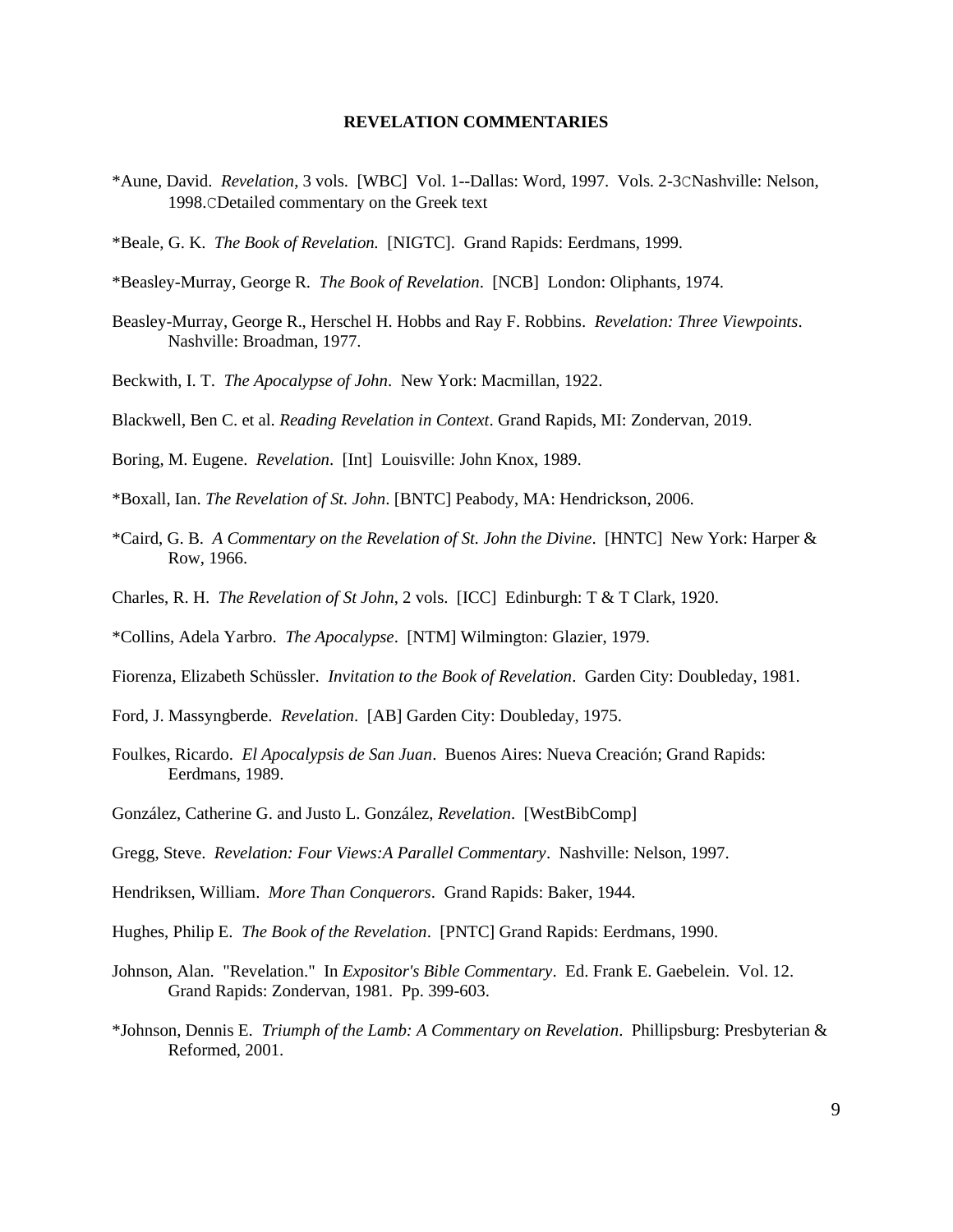- \*Keener, Craig S. *Revelation*. [NIVAC] Grand Rapids: Zondervan, 2000.
- Kistemaker, Simon J. *Revelation*. [NTC] Grand Rapids: Baker, 2001.
- \*Ladd, George E. *A Commentary on the Revelation of John*. Grand Rapids: Eerdmans, 1972.
- Lupieri, Edmondo. *A Commentary on the Apocalypse of St. John*. Grand Rapids, MI: Eerdmans, 2006.
- Malina, Bruce J. and J. J. Pilch, *Social-Science Commentary on the Book of Revelation*. Minneapolis: Fortress, 2000.
- Metzger, Bruce M. *Breaking the Code: Understanding the Book of Revelation*. Nashville: Abingdon, 1992.
- Michaels, J. Ramsey. *Revelation*. [IVPNTC] Downers Grove: IVP, 1997.
- Morris, Leon. *The Revelation of St. John*. [TNTC] Grand Rapids: Eerdmans, rev. 1987.
- \*Mounce, Robert H. *The Book of Revelation*. [NIC] Grand Rapids: Eerdmans, rev. 1998.
- Mounce, Robert H. *What Are We Waiting For*? Grand Rapids: Eerdmans, 1992.
- Murphy, Frederick J. *Fallen Is Babylon: The Revelation to John*. [NT in Context].
- \*Osborne, Grant R. *Revelation*. [BECNT] Grand Rapids: Baker, 2002.
- \*Peterson, Eugene H. *Reversed Thunder: The Revelation of John and the Praying Imagination*.
- Quispel, Gilles. *The Secret Book of Revelation*. New York: McGraw-Hill, 1979.
- Richard, Pablo. *Apocalypse: A People's Commentary on the Book of Revelation*. Maryknoll: Orbis, 1985.
- Roloff, Jürgen. *The Revelation of John: A Continental Commentary*. Minneapolis: Fortress, 1993.
- \*Smalley, Steven S. *The Revelation to John: A Commentary on the Greek Text of the Apocalypse*. Downer's Grove, IL: InterVarsity, 2005.
- Summers, Ray. *Worthy Is the Lamb*. Nashville: Broadman, 1951.
- Sweet, John P. M. *Revelation*. Philadelphia: Westminster, 1979.
- Swete, Henry B. *The Apocalypse of St. John*. Grand Rapids: Eerdmans, 1906.
- Talbert, C. H. *The Apocalypse: A Reading of the Revelation of John*. Louisville: Westminster/John Knox, 1994.

Thomas, Robert L. *Revelation*, 2 vols. Chicago: Moody, 1992, 1996.

10 Thompson, Leonard L. *Revelation.* [ANTC] Nashville: Abingdon, 1998.